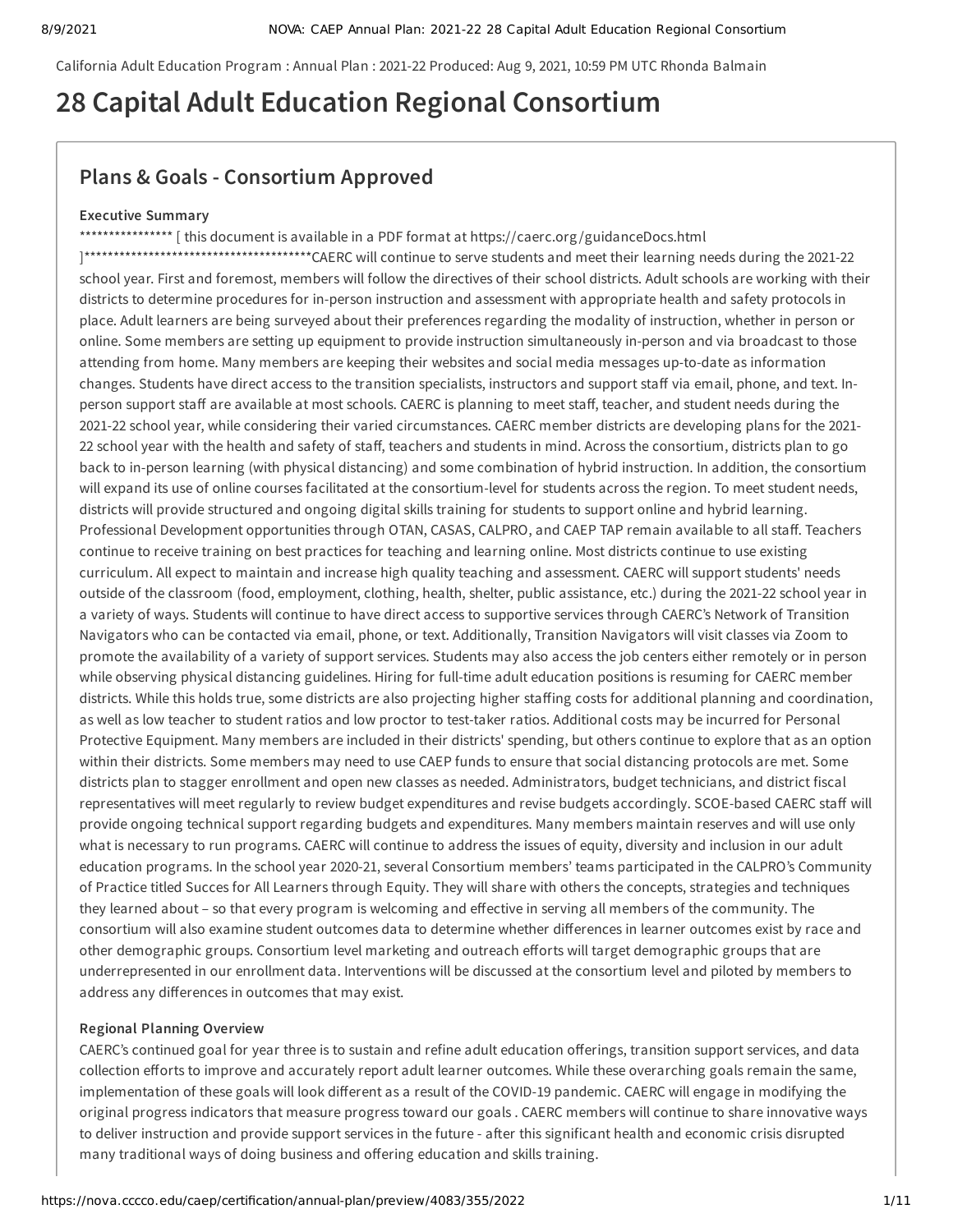## **Meeting Regional Needs**

## **Regional Need #1**

### **Gaps in Service / Regional Needs**

The Capital Adult Education Regional Consortium is home to 1,323,765 adults over the age of 18. U.S. Census data highlight tremendous need in our region for programs that serve disadvantaged adults and immigrants. Of the 1.3 million adults in the region, 12% or 163,876 have less than a high school diploma; 14% or 180,207 speak English less than "very well." In PY 2019-20 CAERC members served 11,839 adult learners. Almost two-thirds of all learners were female. Sixty-three percent were between the ages of 18 and 39. Younger adults aged 18-29 comprised 35% of those served. Seven percent of adults who benefitted from adult education programs and services were ages 60 and over. Of the 10,056 adult learners for whom barriers to employment were collected, 97% or 9,717 learners were identified as having at least one barrier. The top barriers identified were Low Level of Literacy, Low-Income, and English Language Learner. Sacramento has been identified as one of the most ethnically diverse cities in the U.S. This diversity is reflected in the 28+ native languages of our region's adult learners. The COVID-19 pandemic severely impacted the lives of many adults across our region. In the most recent COVID-19 resilience poll published in May 2021, forty-one percent of respondents reported a loss of income during the pandemic. Fifty-one to fifty-nine percent of Black, Hispanic and Asian respondents reported lost income. The industry sectors hardest hit by the pandemic include leisure and hospitality; accommodation and food service; and arts, entertainment and recreation. The Sacramento metropolitan area had an unemployment rate of four percent in January 2020, rose to a high of 14.4 percent in April 2020 and has since dropped to 6.9 percent as of March 2021.

## **How do you know? What resources did you use to identify these gaps?**

DD Labor Market Information, https://www.labormarketinfo.edd.ca.gov/file/lfmonth/sacr\$pds.pdf The COVID-19 Resilience Poll (2021), https://www.valleyvision.org /wp-content/uploads/VV\_Resilience-Poll-3\_5-2021.pdf Adam McCann, "Most & Least Ethnically Diverse Cities in the U.S." Automation Risk for Jobs in the Sacramento Capital Region (2020), https://www.valleyvision.org /wp-content/uploads/Automation-Risk-for-Jobs-in-the-Sacramento-Capital-Region\_COE\_VV\_FOW\_FINAL.pdf The future of work after COVID-19, https://www.mckinsey.com/featured-insights/future-ofwork/the-future-of-work-after-covid-19# Skills for a Ready Future Workforce (2021), https://www.valleyvision.org /wpcontent/uploads/Ready-Future-Workforce\_2021\_Final.pdf

#### **How will you measure effectiveness / progress towards meeting this need?**

CAERC has identified the following progress indicators to measure progress toward our goal: This original progress indicator stated, "Each year, the percentage of students with a pre/post-test that achieve an educational functioning level (EFL) gain will increase consortium-wide by 3% for ABE, ASE and ESL. EFLs are defined by the National Reporting System (NRS) for Adult Education, the official accountability tool of the U.S. Department of Education Office of Career, Technical, and Adult Education (OCTAE)." Each year, the accuracy of self-reported outcomes data will improve on the CAEP Summary as demonstrated by the agency-level CAEP Outcomes report. Self-reported outcomes include completion of High School Equivalency (GED®, HiSET, TASC), enrollment into college or short-term Career Technical Education (CTE) programs, and completion of CTE programs or pre-apprenticeship. Furthermore, learners self-report job attainment and increased wages. The Transitions Navigator Network will successfully transition 2,000 learners annually into post-secondary and workforce as demonstrated by the following: Los Rios Community College District (LRCCD) success factors, number of students entering the workforce or obtaining better employment, and completion of short-term CTE programs." Each year, members will report on their implementation of courses, curriculum, and/or other alignment work products and provide supporting data (i.e. assessment data, testimonials, etc.). By June 2022, members will 1) define support services and develop a common policy for reporting, and 2) record services in a standardized manner and be able to justify the numbers contained in the CAEP Summary.

**Gaps In Service New Strategies**

**Strategy #1**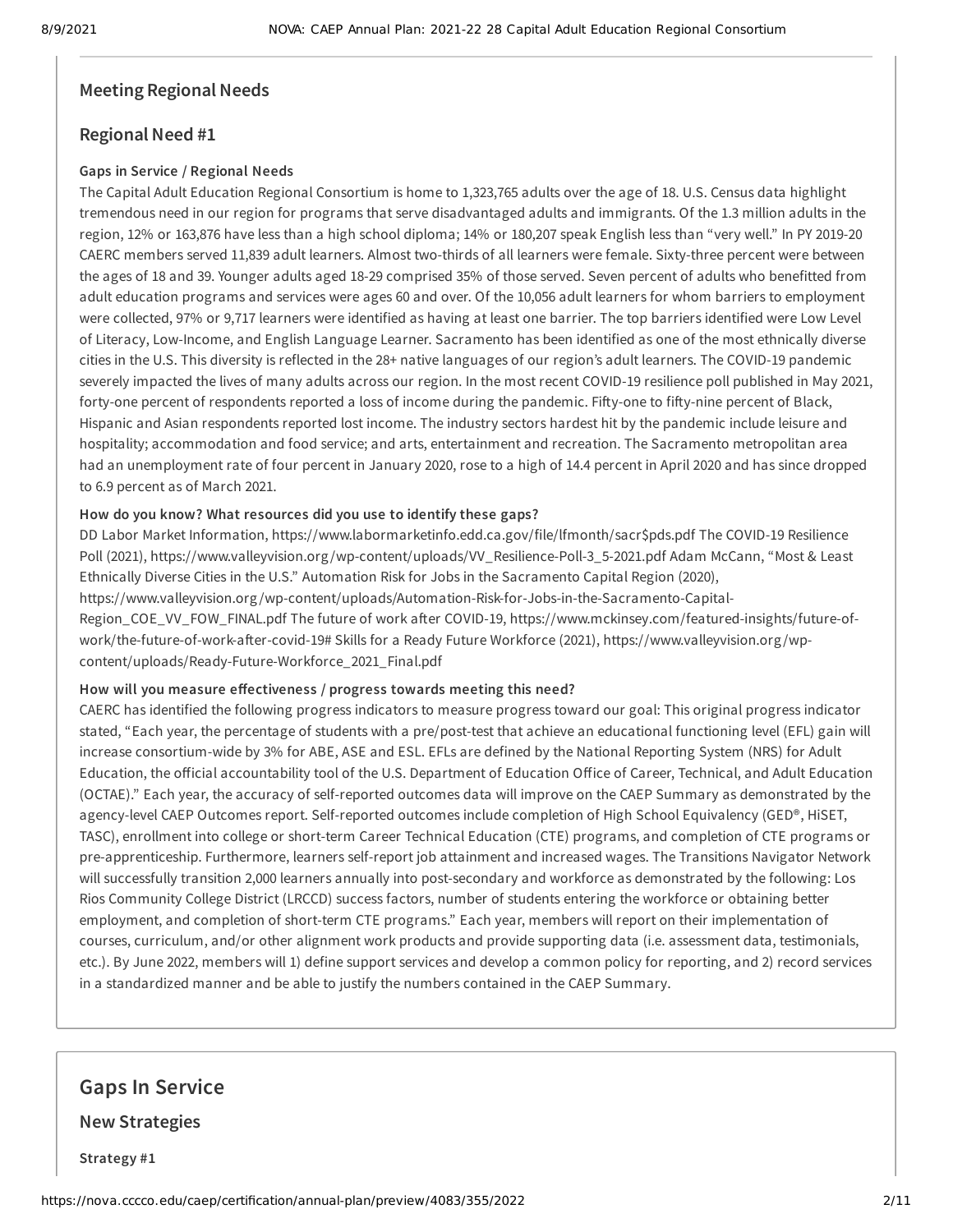#### 8/9/2021 NOVA: CAEP Annual Plan: 2021-22 28 Capital Adult Education Regional Consortium

RS-1: SUSTAIN, EXPAND AND REFINE ADULT EDUCATION COURSE OFFERINGS AND SERVICES IN THE SEVEN PROGRAM AREAS IN THE REGION CAEP funding is distributed to members to offer courses in the 7 CAEP Program Areas. CONSORTIUM-LEVEL ACTIVITIES: Facilitate discussions about program/course offerings and expansion including strategies and promising practices for blended and distance learning delivery and supportive services as we return to in-person instruction in the wake of COVID-19 Explore promising practices for providing adult education services in a post-pandemic world Facilitate development of new 3-year plan for 2022-2025 Facilitate quarterly discussions about CTE programs and engage members in endorsement process (including infographics) Work with members to define and expand support services and develop a common policy for reporting services ROLE OF MEMBERS: Sustain, expand and refine course offerings and modify delivery of instruction and supportive services as needed Participate in the development of the new 3-year plan for 2022-2025 Participate in discussions and endorsement process for CTE Participate in discussions to define support services Expand support services Implement services reporting policy

#### **Strategy #2**

RS-2: COORDINATE AND EXPAND MARKETING AND OUTREACH EFFORTS CONSORTIUM-LEVEL ACTIVITIES: Coordinate and facilitate workgroup meetings to identify specific marketing strategies (targeted social media posts- asset map and rotation of members/area code, signage at bus stops, ads on shopping carts at supermarkets) Execute plans developed by workgroup Develop a schedule for member submissions of promising practices and student success stories Continue social media presence to promote CAERC/adult education focusing on legislators, school boards, and stakeholders Share and promote guidelines/recommendations for effective social media use (hashtags, handles/accounts, appropriate content, etc.) Develop and publish two issues of the CAERC Community newsletter Share and promote guidelines/recommendations for member distribution of the CAERC Community newsletter Attend outreach events targeted for lower-skilled adults and immigrants Develop and print promotional materials for the Asset Map based on the need and demand (for example Postcards for students) ROLE OF MEMBERS: Participate in workgroup meetings Submit promising practices and student success stories based on established schedule Continue member-level social media presence Utilize guidelines/recommendations for effective social media use Contribute articles as requested for CAERC Community newsletter

## **Seamless Transitions**

## **New Strategies**

#### **Strategy #1**

RS-3: USE AND PROMOTE THE REGIONAL ASSET MAP (WWW.CAPITALADULTED.ORG) CONSORTIUM-LEVEL ACTIVITIES: Maintain, support and host asset map website. Host monthly online office hours for members to update their course information. Train Transition Navigators on use of asset map. Facilitate monthly/quarterly discussions on course offerings and revise infographics posted on asset map website. ROLE OF MEMBERS: Maintain asset map website by regularly updating class/program information Transition Navigators to use asset map to advise learners of course and program options in the region Utilize infographics for referrals to other programs

#### **Strategy #2**

RS-4: ALIGN COURSES ACROSS THE CONSORTIUM AND STREAMLINE PATHWAYS FOR ADULT LEARNERS ENGLISH WRITING, CONSORTIUM-LEVEL ACTIVITIES: Explore use of Newsela across the consortium; explore cost of licenses for all members ENGLISH WRITING, ROLE OF MEMBERS: Participate in discussions about use of Newsela MATHEMATICS, CONSORTIUM-LEVEL ACTIVITIES: Pilot consortium-level online/hybrid math course for individual and small group instruction Promote availability of Math Success Academy Boot Camp and Algebra I modules Provide updates on math offerings and placement procedures at LRCCD MATHEMATICS, ROLE OF MEMBERS: Enroll students into consortium-level online/hybrid math course, track attendance and earn student outcomes Implement Math Success Academy boot camps and Algebra I curriculum as appropriate ESL WRITING, CONSORTIUM-LEVEL ACTIVITIES: Promote availability of CAERC products including Student Learning Outcomes (SLOs), Writing Rubric and EL Civics curricula through quarterly email reminders to ESL teachers and administrators Facilitate development of placement and promotion tools for consortium use ESL WRITING, ROLE OF MEMBERS: Utilize CAERC products as appropriate (SLOs, Writing Rubric, EL Civics curricula) Utilize assessment data to inform instruction including the use of CASAS QuickSearch Identify at least one ESL teacher to participate in the development of placement and promotion tools for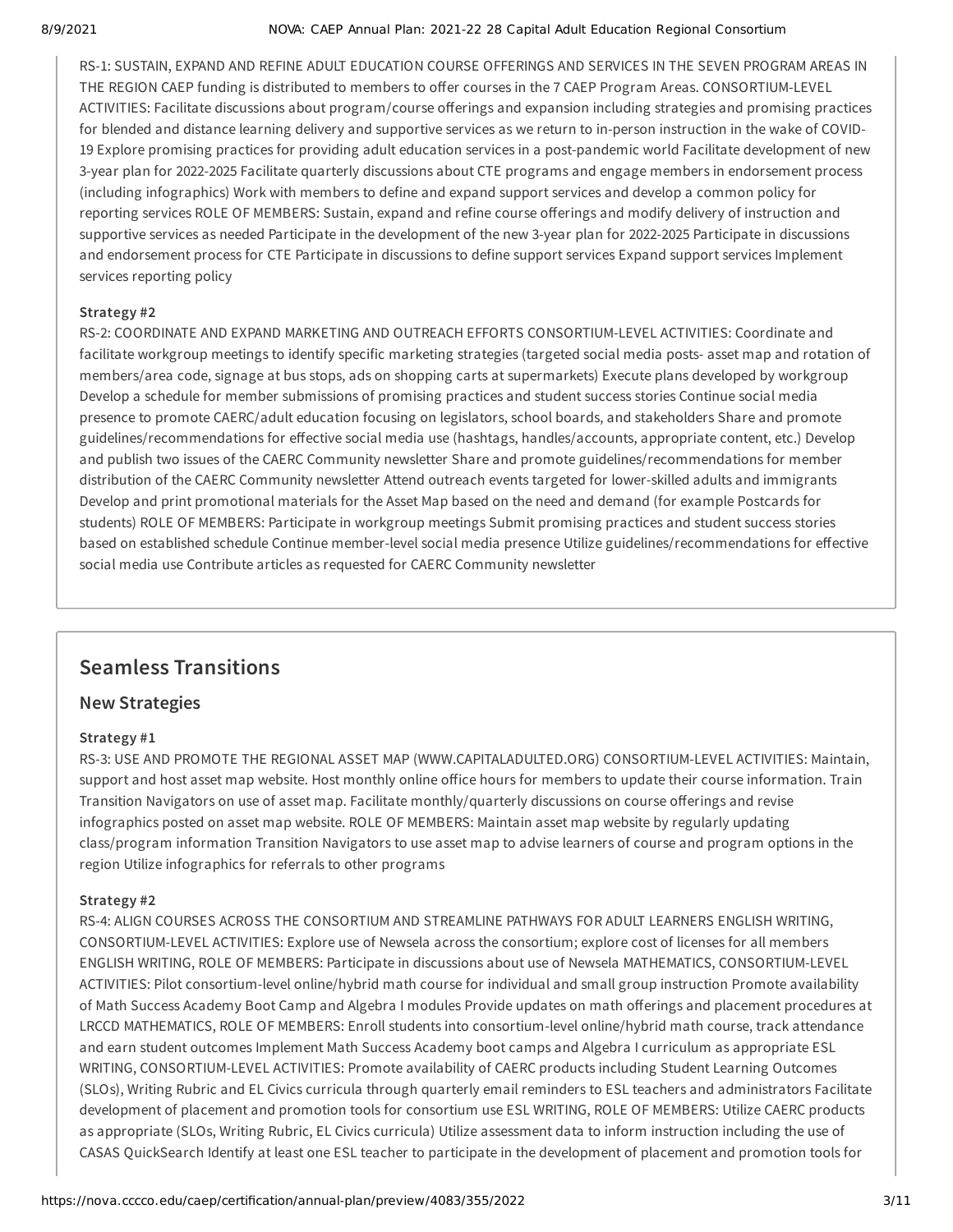#### 8/9/2021 NOVA: CAEP Annual Plan: 2021-22 28 Capital Adult Education Regional Consortium

consortium use HSD/HSE PREPARATION, CONSORTIUM-LEVEL ACTIVITIES: Pilot consortium-level online/hybrid course for individuals and small group instruction HSD/HSE PREPARATION, ROLE OF MEMBERS: Enroll students into consortium-level online/hybrid HSD/HSE prep course, track attendance and earn student outcomes

#### **Strategy #3**

RS-5: INCREASE K-12 AE TO WORKFORCE AND POSTSECONDARY TRANSITION WITH STUDENT OUTREACH SERVICES CONSORTIUM-LEVEL ACTIVITIES: Director and Coordinator to facilitate monthly transitions workgroup to share information and develop resources (presentations, flyers, etc.) to be used consortium wide Workgroup to engage in activities with the goal of building consortium-wide capacity to provide information and case management support for adult learners when they're ready to transition into workforce or post-secondary Promote math boot camps and ERWC modules as options for LRCCD students needing remediation Facilitate, oversee and fund Career Choices & Changes for Adult Education Online Course for students across the consortium Transition to Workforce - Understand and communicate to learners and Transition Navigators/staff: Local labor market needs Opportunities for training and jobs Options for support through WDBs, DHA, and DOR Options for support for refugee and immigrant populations Development of statewide data system (i.e. California Cradleto-Career Data System) Transition to Post-Secondary - Understand and communicate to learners and Transition Navigators/staff: CTE offerings in the region (K-12 and CC) Opportunities to earn post-secondary credentials Options for financial aid and other support services Enrollment processes at local community colleges Identify learners in both K-12 and CC that are strong candidates for the other sector and facilitate enrollment and successful transition Development of statewide data system (i.e. California Cradle-to-Career Data System) Monitor and report on the progress of SB554 ROLE OF MEMBERS: Identify staff member(s) to serve as a Transition Navigator(s) (TN) to participate in monthly transitions workgroup meetings TN(s) to participate in development of resources and products TN(s) to deliver information through presentations and one-on-one interactions with teachers, staff and learners Administrators to schedule and provide opportunities for TN(s) to deliver information Adult schools enroll students into Career Choices & Changes course, track attendance and earn student outcomes.

## **Student Acceleration**

## **New Strategies**

#### **Strategy #1**

RS-6: EXPAND CAREER PATHWAYS PROGRAMMING, INTEGRATED EDUCATION & TRAINING (IET) OFFERINGS AND BOOT CAMPS ACROSS THE REGION CONSORTIUM-LEVEL ACTIVITIES: Facilitate sharing and discussions around Integrated Education & Training (IET) Support implementation of IET EL Civics curriculum, ERWC modules adapted for AE, and mathematics boot camps across the consortium (See RS-4) Facilitate use of Northstar Digital Literacy assessment and curriculum to strengthen and document digital skills of adult learners Coordinate current projects between LRCCD and K-12 adult ed in the areas of supporting refugees and CTE/ASE ROLE OF MEMBERS: Implement IET EL Civics curriculum, ERWC modules adapted for AE, and math boot camps as appropriate Pilot Northstar Digital Literacy assessment and curriculum Participate in planning and implementation of projects between LRCCD and K-12 adult education

## **Professional Development**

#### **New Strategies**

### **Strategy #1**

RS-7: OFFER PROFESSIONAL DEVELOPMENT TO SUPPORT THE REGIONAL STRATEGIES CONSORTIUM-LEVEL ACTIVITIES: Facilitate discussions to identify specific consortium-wide professional development topics and activities (for example, 508 compliance/accessibility training, effective strategies for hybrid and concurrent models of instruction/teaching for engagement and impact in any setting, quarterly PLCs for teachers by subject area) Compile list of trainers on topics of interest for site-level PD (equity, blended learning, etc.) Discuss creative ways to encourage and compensate teachers for PD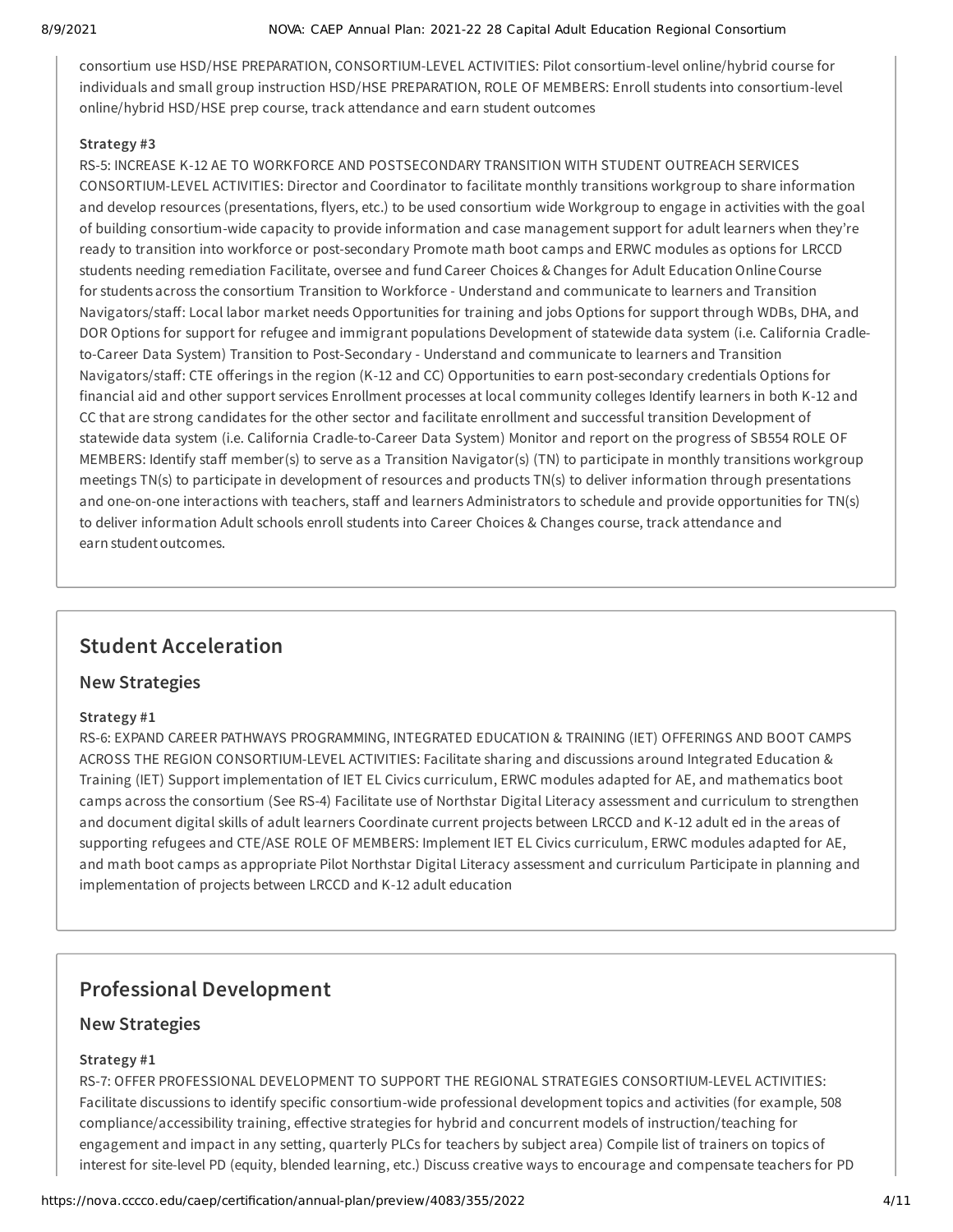#### 8/9/2021 NOVA: CAEP Annual Plan: 2021-22 28 Capital Adult Education Regional Consortium

(salary advancement) Coordinate professional development on identified topic(s) Provide opportunities for goal setting and discussion of progress toward member/consortium goals; sharing exemplary practices Facilitate approval process for out-ofstate travel Attend professional development to support program development and expansion as well as implementation of regional strategies; share CAERC promising practices Provide funding for LRCCD to attend conferences and events that support the CAERC regional strategies Provide funding for partners to attend conference and events that support the CAERC regional strategies ROLE OF MEMBERS: Identify shared professional development topics Support staff attendance at CAERChosted professional development events Contribute to list of trainers that your agency recommends Participate in goal setting and share progress toward member goals; share exemplary practices Submit and approve members' out-of-state travel as needed

## **Leveraging Resources**

## **New Strategies**

### **Strategy #1**

RS-8: STRENGTHEN REGIONAL PARTNERSHIPS TO INCREASE FUNDING AND LEVERAGE EXISTING STRUCTURES AND EXPERTISE TO BENEFIT ADULT LEARNERS IN OUR REGION. CONSORTIUM-LEVEL ACTIVITIES: Facilitate discussions and collaborations during working meetings Facilitate development of new administrator on-boarding materials including fiscal requirements Develop shared presentation template about CAERC/CAEP for member presentations to school boards and stakeholders Continue developing fact sheets for school boards and stakeholders to serve as a secondary source of data Update fact sheets for each member and the consortium as a whole Facilitate establishment of a formula for future allocations of new funds as needed CAERC Director to present about CAERC/CAEP to members and partners at their sites and solicit input/feedback CAERC Director to report to Leadership Oversight Panel (LOP) through informational letters and face-to-face meetings and seek guidance ROLE OF MEMBERS: Participate in working meetings and collaborate with other members/partners Participate in the development of new administrator on-boarding materials Provide input on shared presentation template about CAERC/CAEP Report back to CAERC about presentations to school boards and stakeholders Provide secondary data for fact sheets Participate in the establishment of a formula for future allocations of new funds as needed Schedule meetings with Superintendents as a follow up to LOP reports

#### **Strategy #2**

RS-9: SUPPORT DATA COLLECTION AND REPORTING EFFORTS AND DATA-DRIVEN DECISION MAKING BOTH IN AND OUTSIDE OF THE CLASSROOM CONSORTIUM-LEVEL ACTIVITIES: Coordinate and facilitate monthly workgroup meetings Monitor and share information regarding online student registration and enrollment Purchase DocuSign (and/or Informed K-12 or ParentSquare) on behalf of members to collect SSNs and signatures with the goal of meeting the new CAEP requirement for the Employment & Earnings Survey (formerly only a WIOA requirement) and data sharing Monitor and share information regarding remote testing Explore use of new TE "Data Transfer" wizard to share student data between two agencies so that both agencies can claim the outcome(s)/MSG(s) (requires written permission by student at both agencies and 12+ hours of instruction at each agency) Refine program year checklist/workflow for data managers and administrators. Provide resources and training to assist with accurate collection and reporting of student outcomes Develop and share resources to support the use of CASAS reports to inform classroom instruction and provide training Train teachers on the use of CASAS assessment data to inform instruction and the use of CASAS QuickSearch Provide PD for administrators on key TE reports (with help from Janice and Kay) using agency's own data – 10-15 minute sessions during Director Workgroup meetings Pay annual CASAS support fee for non-WIOA members Pay student record management fee for non-WIOA members and CTE and AWD for WIOA members Purchase e-tests for non-WIOA members Provide TE and ASAP site support to CAERC members ROLE OF MEMBERS: Attend monthly workgroup meetings Consider online student registration and enrollment and apply as appropriate Consider remote testing and conduct as appropriate Report on effective strategies for in-person registration and testing post pandemic Pilot use of new TE "Data Transfer" wizard Contribute to refinement of program year checklist/workflow for data managers and administrators Provide ongoing training to agency staff on the completion of update records Utilize Outcomes Report to clean up outcomes data and indicate training needs Provide teachers with assessment reports Train teachers on the use of assessment reports to inform instruction Incorporate in staff meetings teachers' reporting on the use of assessment reports to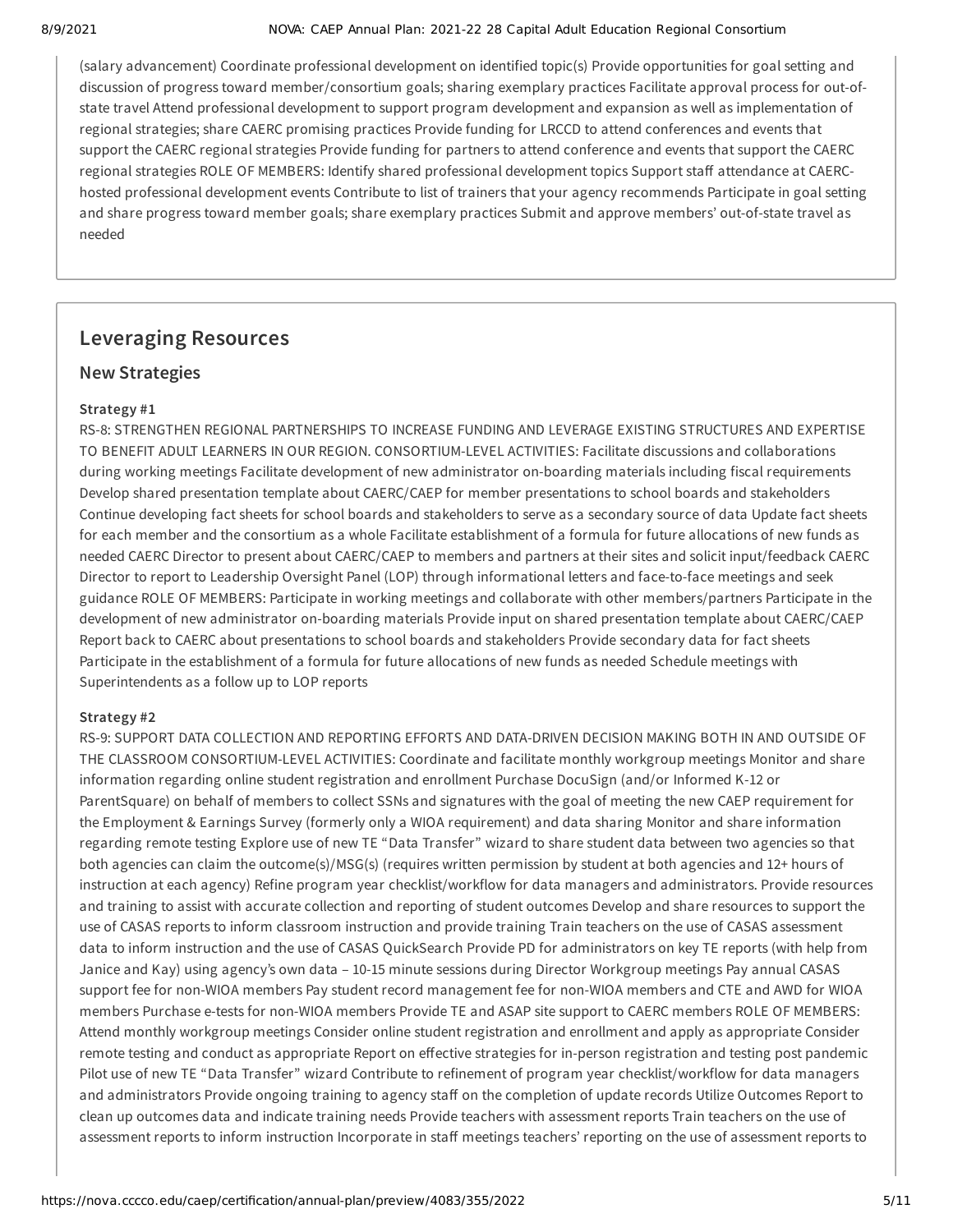inform instruction Submit quarterly DIR reports to state and consortium by deadlines Communicate challenges and share promising practices

## **Fiscal Management**

## A narrative justifying how the planned allocations are consistent with the annual adult education plan which is based on **your CAEP 3-year plan.**

CAERC allocation for 2021-22 is \$12,166,565.00, locally designated as Fund G. Ninety-four percent of the funds comprise the pass-through to the members to run, sustain and refine programs in the seven approved areas with the goal of improved learner outcomes. The remaining funds are strategically allocated to the activities to strengthen the region and to coordinate the financial aspects of the consortium with the use of the fiscal agent. SCOE-CAREC Program/Fiscal for PY 21/22 budget consists of staff salaries and other associated expenses, for the following services: -Facilitating and carrying out consortium business and working meetings -Facilitating and carrying out the work defined by regional strategies -Facilitating annual and strategic planning processes -Leveraging regional resources and activities for the benefit of the adult learners -Carrying out administrative work in support of the overall activities -CAERC fiscal at 1% of the overall allocation to maintain the following services: --Processing member allocation and, if applicable re-allocations of member funds --Hosting quarterly fiscal meetings with district fiscal staff and member representatives --Disseminating state updates pertaining to CAEP funds --Reviewing quarterly budget and expenditure reports --Compiling and storing fiscal data files from members --Providing technical assistance with the budget, expenses, and other reports as required by the State.

**An approach to incorporating remaining carry-over funds from prior year(s) into strategies planned for 2021-22.** The Consortium adheres to the Shared Fiscal and Budget Agreement Policy (adopted July 13, 2016, Amended February 3, 2021). [https://caerc.org /pdf/Shared%20Fiscal%20and%20Budget%20Agreement%20Policy.pdf] Here are the highlights: - Fund C and subsequent annual apportionment: Members will spend funds within 18 months of the start of the fiscal cycle of the year it was first allocated. CAERC Budget Workgroup meetings are mandatory for members. (Minimum one representative; Fiscal representatives are recommended to attend with program leads.) The Capital Adult Education Regional Consortium (CAERC) will take a dual-tiered approach to reallocate unspent funds: TIER 1: CONSORTIUM-LEVEL UNSPENT FUNDS -Identify funded strategies that can benefit from an increased allocation and reallocate unspent funds. -Identify unfunded strategies that can be funded and reallocate unspent funds. -Reallocated funds must be spent as stated in Memorandum of Understanding (MOU). TIER 2: REMAINING CONSORTIUM-LEVEL UNSPENT FUNDS AND MEMBER-LEVEL UNSPENT FUNDS - Members who have spent down 100% of their consortium allocation will be eligible for the reallocation funds. -Eligible members may opt in or opt out of accepting reallocation funds. -Distribution will be based on CAERC's 2015-16 allocation funding formula in proportionate to percentage received with the number of members who opt in. -Opt in members can elect to accept funds in full amount or partial amount based on CAERC's 2015-16 allocation funding formula -Reallocated funds must be spent as stated in the original Memorandum of Understanding (MOU). -Members must return unspent funds within 30 days of notice. -The consortium will not distribute reallocation funds until all unspent funds are returned. -Members who have not returned unspent funds will have all future allocations withheld by the consortium, until funds are received. PROGRESSIVE PERMANENT REALLOCATION -Progressive reallocation will not apply in years with extenuating circumstances – as agreed by all members. -First time:-If a member is at-risk or unable to spend the allocation within the designated timeline, the Consortium will provide assistance and will notify the member and its Superintendent that it is at-risk: -Unspent funds will return back to the consortium to be reallocated and member will be held harmless. -Second time (consecutive): -If a member is at-risk or unable to spend the allocation within the designated timeline, the Consortium will provide assistance and will notify the member and its Superintendent that it is at-risk: -Unspent funds will return back to the consortium to be reallocated. -The member's future consortium allocation will be reduced by 10% permanently. -Members must be in "good standing" to be eligible for additional new CAEP funds (e.g., unspent funds from other CAERC members, or if it becomes available - unspent funds from other CAEP consortia to be reallocated to consortia that have spent down). -All Members will be eligible for Cost of Living Adjustment - COLA. Third time (consecutive): -If a member is at-risk or unable to spend the allocation within the designated timeline, the Consortium will provide assistance and will notify the member and its Superintendent that it is at-risk: -Unspent funds will return back to the consortium to be reallocated. -The member's future consortium allocation will be progressively reduced by an additional 10% permanently. Subsequent times: -Unspent funds will be reallocated. -The member's consortium allocation will be progressively reduced by an additional 10% permanently. -If additional new funds are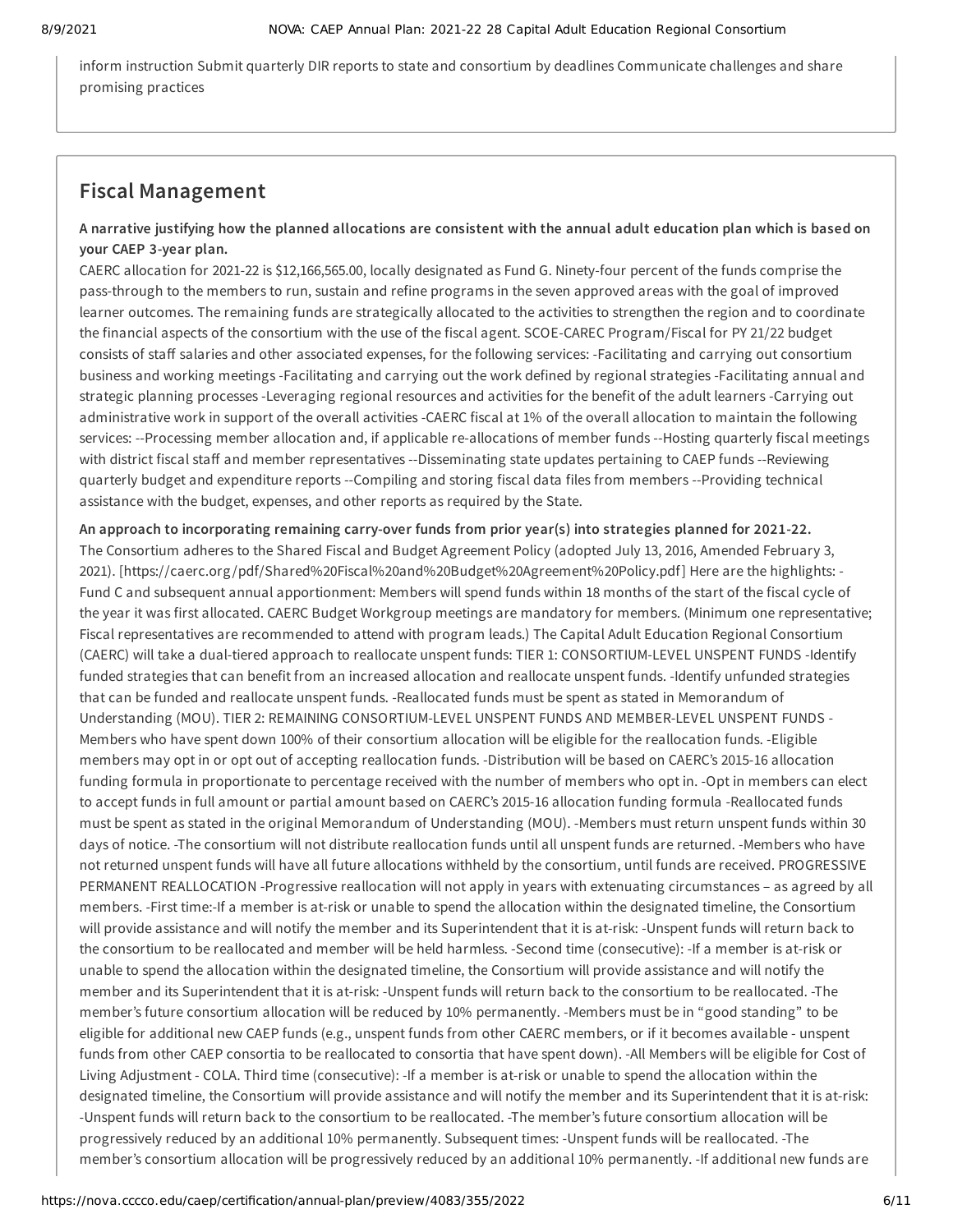available, a member can petition to be reinstated after being in "good standing – spent consortium allocation within a designated year" a minimum of 2 consecutive years.

## **Certification**

#### **Amador County Unified - Member Representative**

**Kelly Hunkins** Principal & CTE Director [khunkins@acusd.org](mailto:khunkins@acusd.org) (209) 257-5154

#### Approved by Kelly Hunkins

### **07/30/2021 11:28 AM PDT**

#### **Center Joint Unified - Member Representative**

**David French** Principal [davidlf@centerusd.org](mailto:davidlf@centerusd.org) (916) 338-6440

**Gabrianna Martin** Staff Secretary [gabsm@centerusd.org](mailto:gabsm@centerusd.org) (916) 339-4685

#### Approved by David French

## **07/30/2021 12:16 PM PDT**

#### **Davis Joint Unified - Member Representative**

**Grace Sauser** Principal [gsauser@djusd.net](mailto:gsauser@djusd.net) (530) 757-5380

#### Approved by Grace Sauser

#### **07/30/2021 11:33 AM PDT**

**El Dorado Co Office of Education - Member Representative**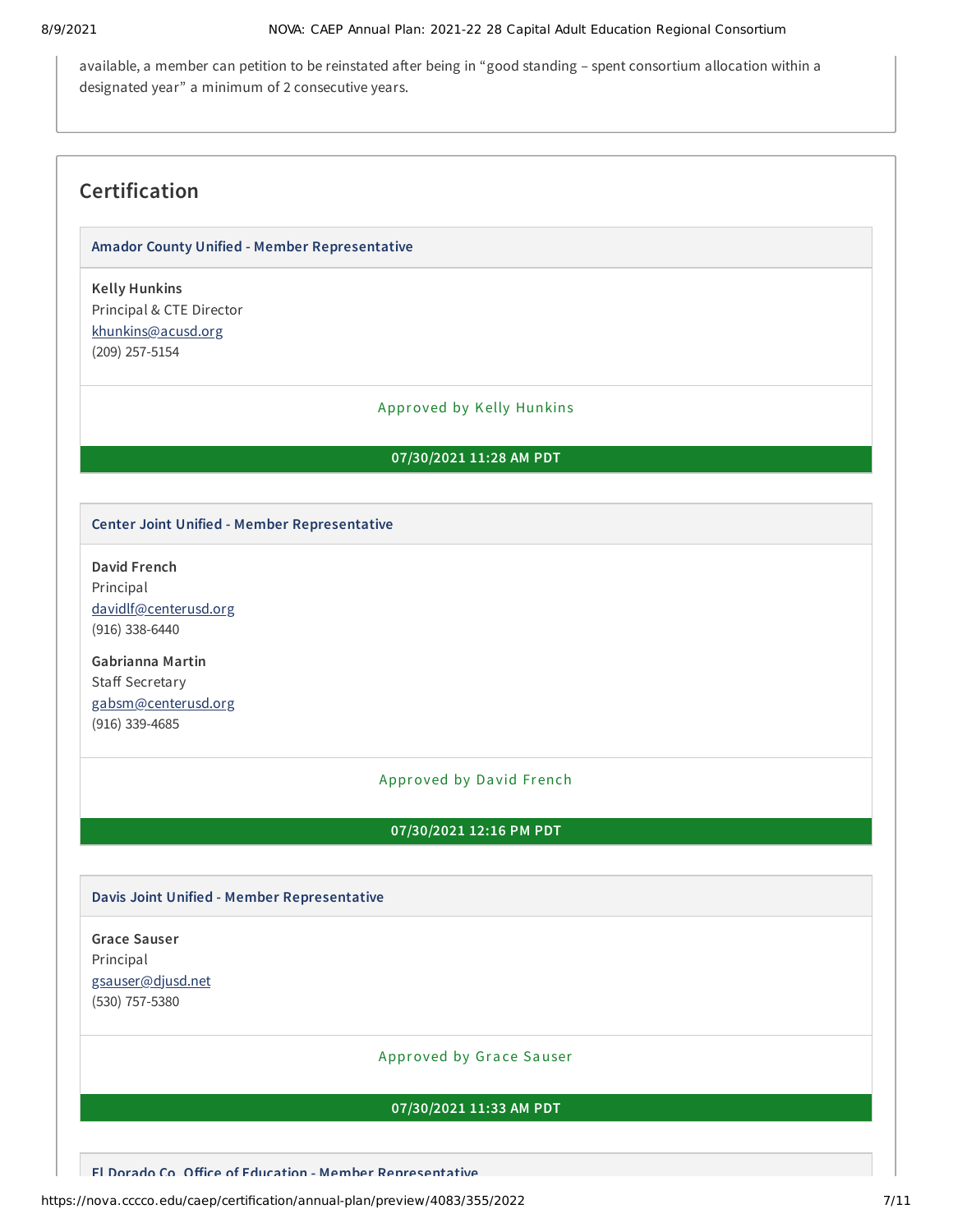**El Dorado Co. Office of Education Member Representative**

**Michael Gillespie** [millespie@edcoe.org](mailto:millespie@edcoe.org)

**Carey Buchanan** [cbuchanan@edcoe.org](mailto:cbuchanan@edcoe.org) (530) 295-2320 ext: 2320

Approved by Carey Buchanan

#### **07/30/2021 11:04 AM PDT**

#### **Elk Grove Unified - Member Representative**

**Karen Malkiewicz** [kmalkiew@egusd.net](mailto:kmalkiew@egusd.net) (916) 686-7717

#### Approved by Karen Malkiewicz

#### **07/30/2021 10:28 AM PDT**

#### **Folsom-Cordova Unified - Member Representative**

**Rhonda Balmain** [rkoff-balmain@fcusd.org](mailto:rkoff-balmain@fcusd.org) (916) 294-9106

#### Approved by Rhonda Balmain

**08/09/2021 03:59 PM PDT**

#### **Galt Joint Union High - Member Representative**

**Lisa Pettis** [lpettis@ghsd.k12.ca.us](mailto:lpettis@ghsd.k12.ca.us) (209) 745-3081

**Robert Lemmon** [rlemmon@ghsd.k12.ca.us](mailto:rlemmon@ghsd.k12.ca.us)

Approved by Lisa Pettis

#### **07/30/2021 10:57 AM PDT**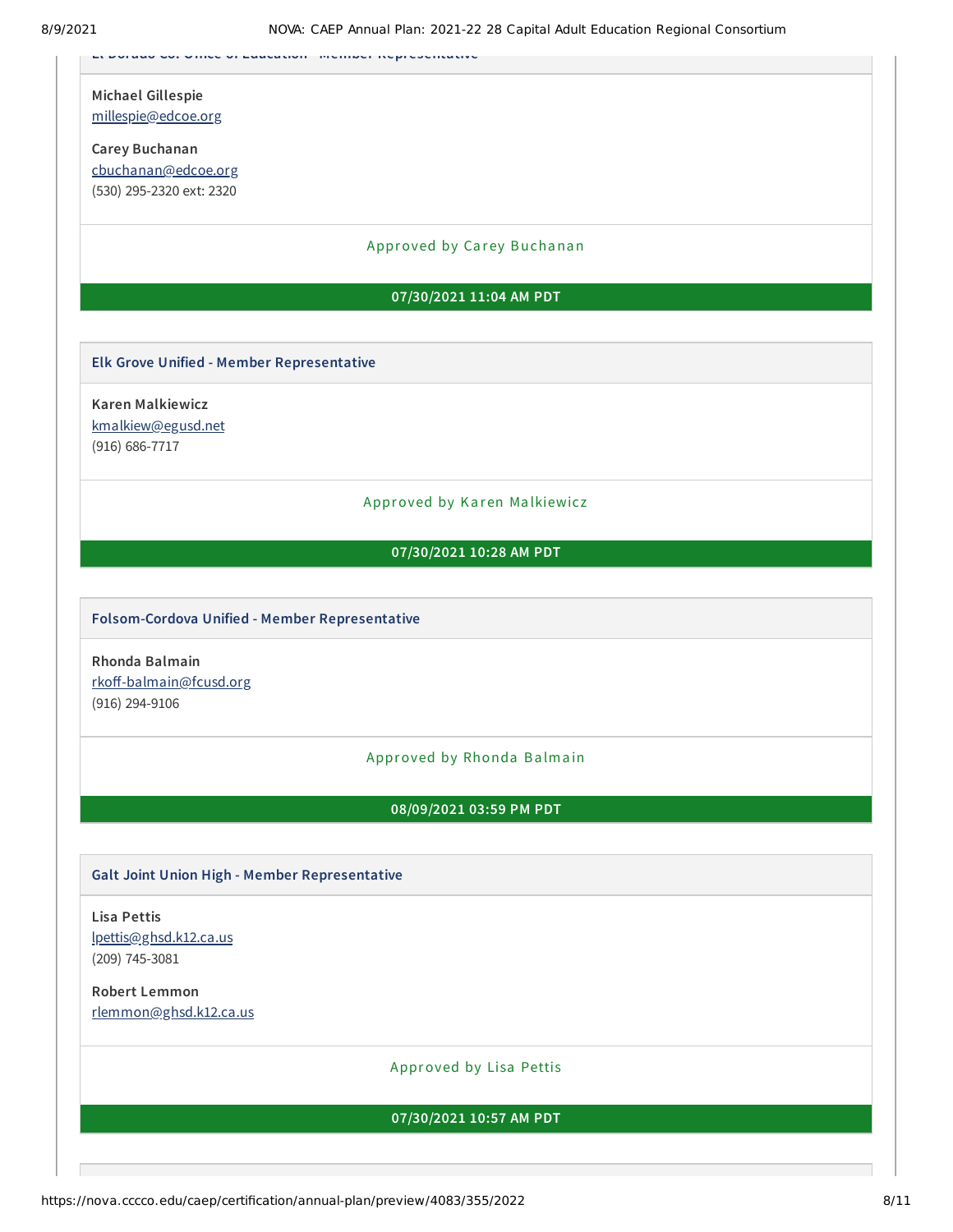8/9/2021 NOVA: CAEP Annual Plan: 2021-22 28 Capital Adult Education Regional Consortium **Los Rios CCD - Member Representative Jamey Nye** [NyeJ@losrios.edu](mailto:NyeJ@losrios.edu) (916) 568-3031 Approved by Dr. Jamey Nye **Natomas Unified - Member Representative David Rodriguez** Assistant Superintendent/Principal [davidrodriguez@natomasunified.org](mailto:davidrodriguez@natomasunified.org) (916) 926-8833 Approved by Da vid Rodriguez **Sacramento City Unified - Member Representative Sue Lytle Gilmore** Director Adult Education [gilmores@scusd.edu](mailto:gilmores@scusd.edu) (916) 277-6533 **Angela Hatter** Site Administrator [angela-hatter@scusd.edu](mailto:angela-hatter@scusd.edu) (916) 395-5800 ext: 701011 Approved by Dr. Sue Lytle Gilmore **Sacramento Co. Office of Education - Member Representative Renee Collins** Director of Adult Education [rcollins@scoe.net](mailto:rcollins@scoe.net) Approved by Renee Collins **08/02/2021 08:55 AM PDT 08/05/2021 03:30 PM PDT 07/30/2021 10:33 AM PDT 07/30/2021 10:29 AM PDT**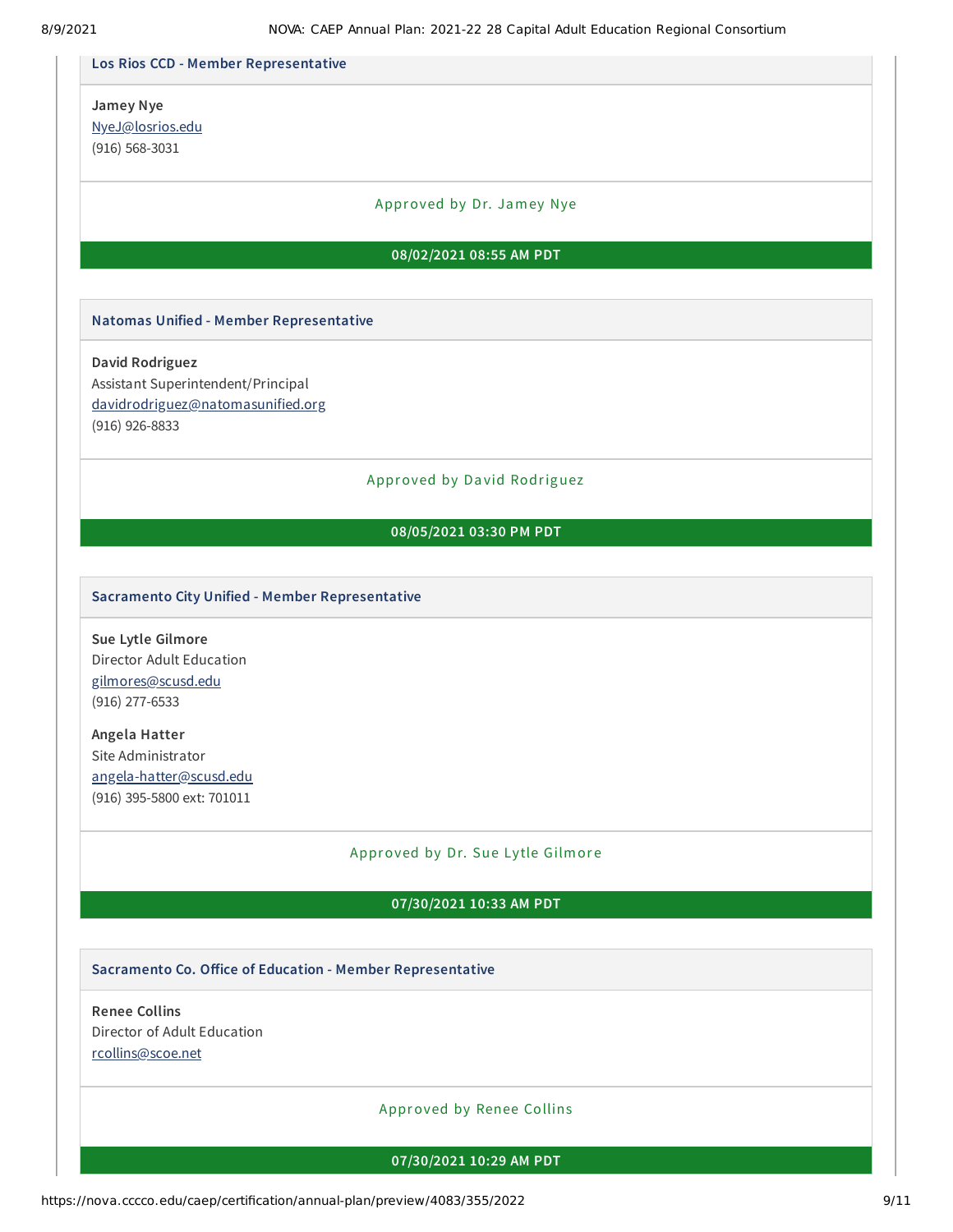#### **San Juan Unified - Member Representative**

#### **Brett Wolfe**

Director [brett.wolfe@sanjuan.edu](mailto:brett.wolfe@sanjuan.edu) (916) 971-7163

## **Richard Judge** Principal [rjudge@sanjuan.edu](mailto:rjudge@sanjuan.edu) (916) 971-7654

## **Angela Rodriguez** Vice Principal [angela.rodriguez@sanjuan.edu](mailto:angela.rodriguez@sanjuan.edu) (916) 508-2550

### Approved by Richard Judge

## **07/30/2021 12:55 PM PDT**

#### **Twin Rivers Unified - Member Representative**

**Tanya Praest** Principal [tanya.praest@twinriversusd.org](mailto:tanya.praest@twinriversusd.org) (916) 566-2785 ext: 25141

#### Approved by Tanya Praest

#### **08/05/2021 03:27 PM PDT**

#### **Washington Unified - Member Representative**

**Stephanie Groat** [sgroat@wusd.k12.ca.us](mailto:sgroat@wusd.k12.ca.us) (916) 375-7600 ext: 1048

**Jay Berns** Director of Special Programs [jberns@wusd.k12.ca.us](mailto:jberns@wusd.k12.ca.us) (916) 375-7740 ext: 3602

#### Approved by Dr. Jay Berns Ed.D.

## **08/05/2021 03:37 PM PDT**